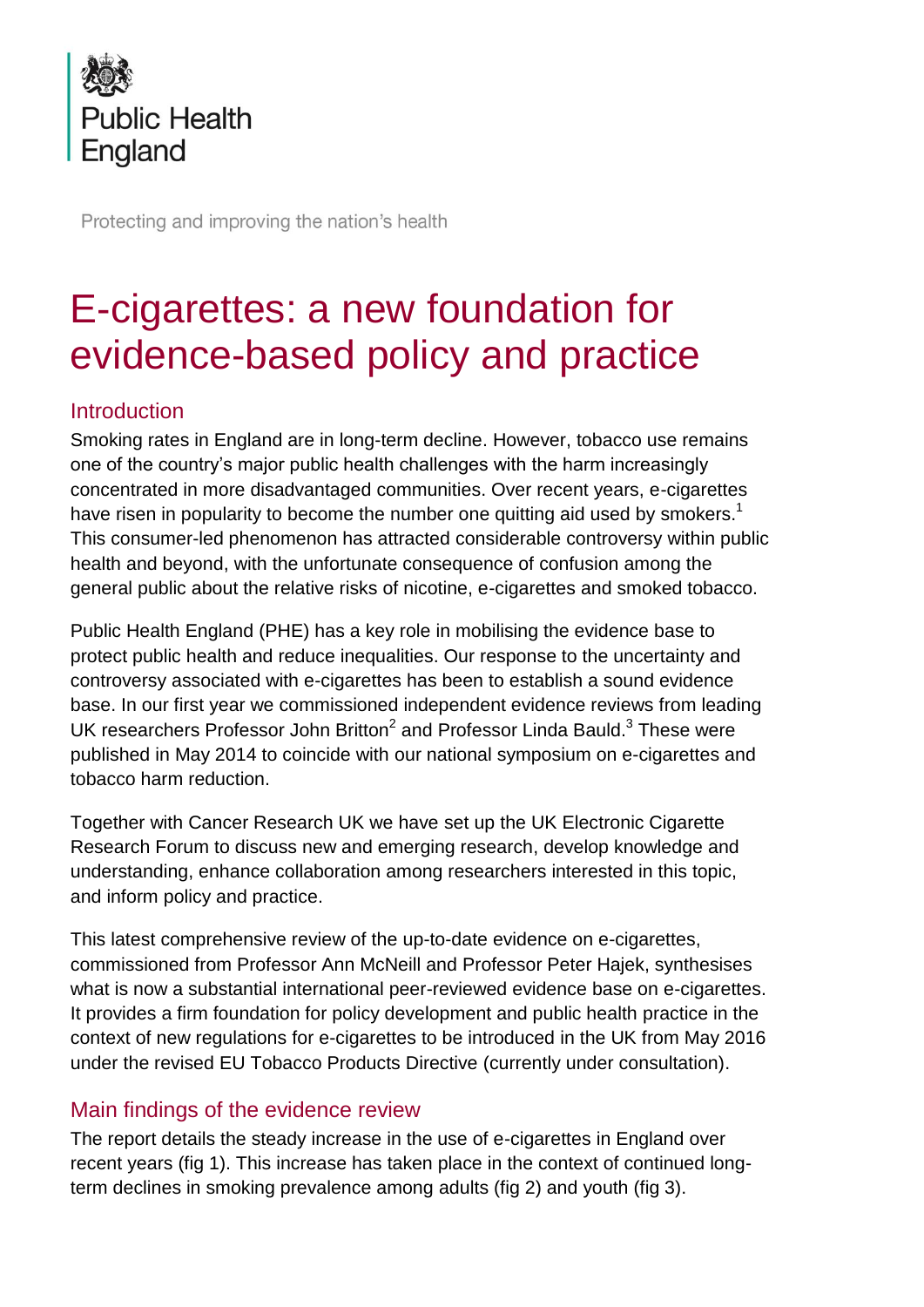E-cigarettes: a new foundation for evidence-based policy and practice





#### Figure 2 **Figure 3**



The authors find that among adults and youth, regular use of e-cigarettes is found almost exclusively among those who have already smoked. The highest rates of ecigarette use are found among adult smokers. E-cigarettes have rapidly become the most widely used quitting aid in England (fig 4).



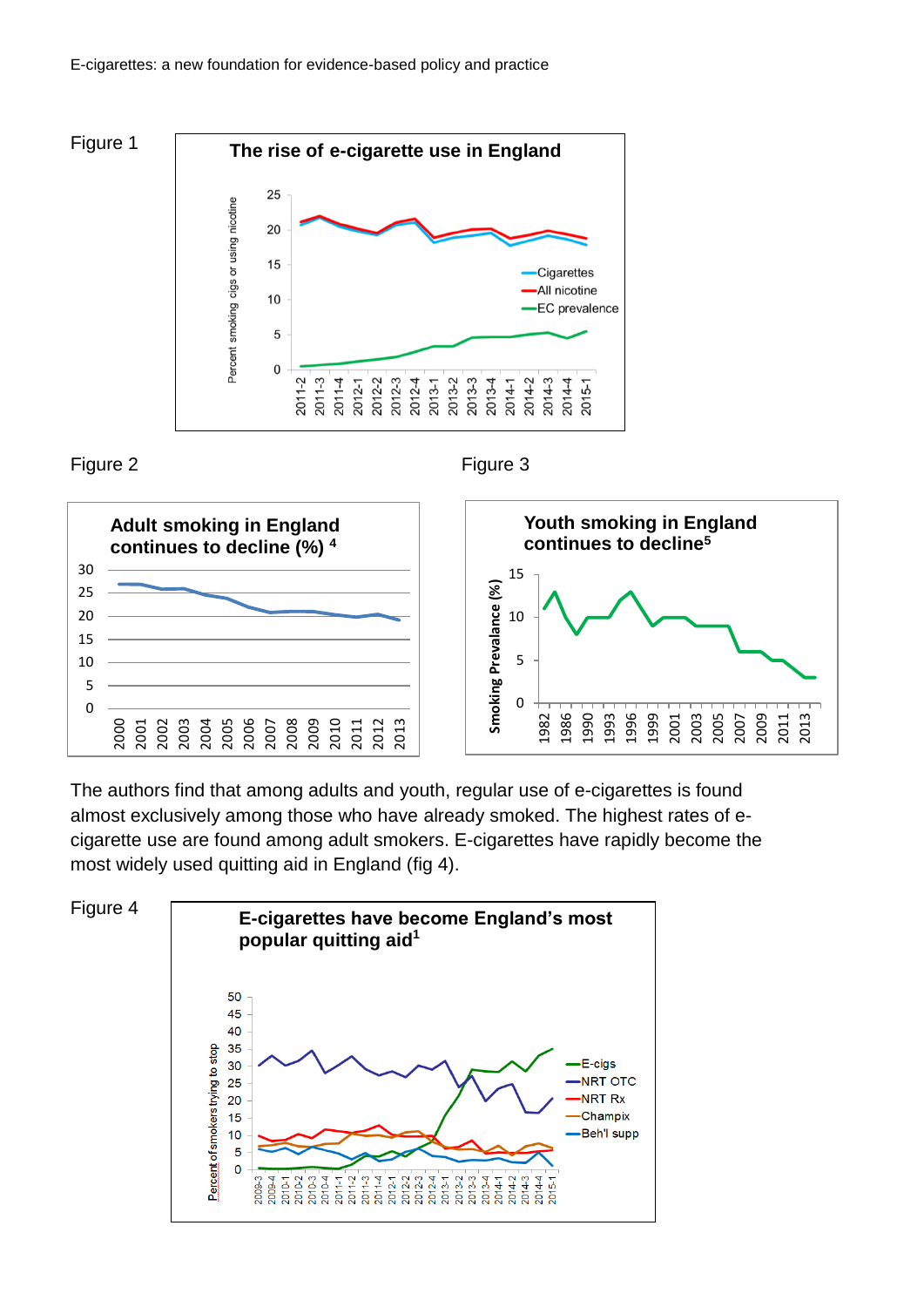

**Smokers using EC with expert support to quit enjoy high levels of success<sup>6</sup>**



Recent studies support the Cochrane Review<sup>7</sup> findings that e-cigarettes can be effective in helping people to quit smoking. In local stop smoking services across England the relatively small number of smokers who have combined e-cigarettes with expert support have had high rates of success (fig 5).

Under the current regulatory system individual e-cigarette products vary considerably in quality and specification. We also do not yet have data on their long-term safety. However, the current best estimate by experts is that e-cigarette use represents only a fraction of the risk of smoking (fig 6).

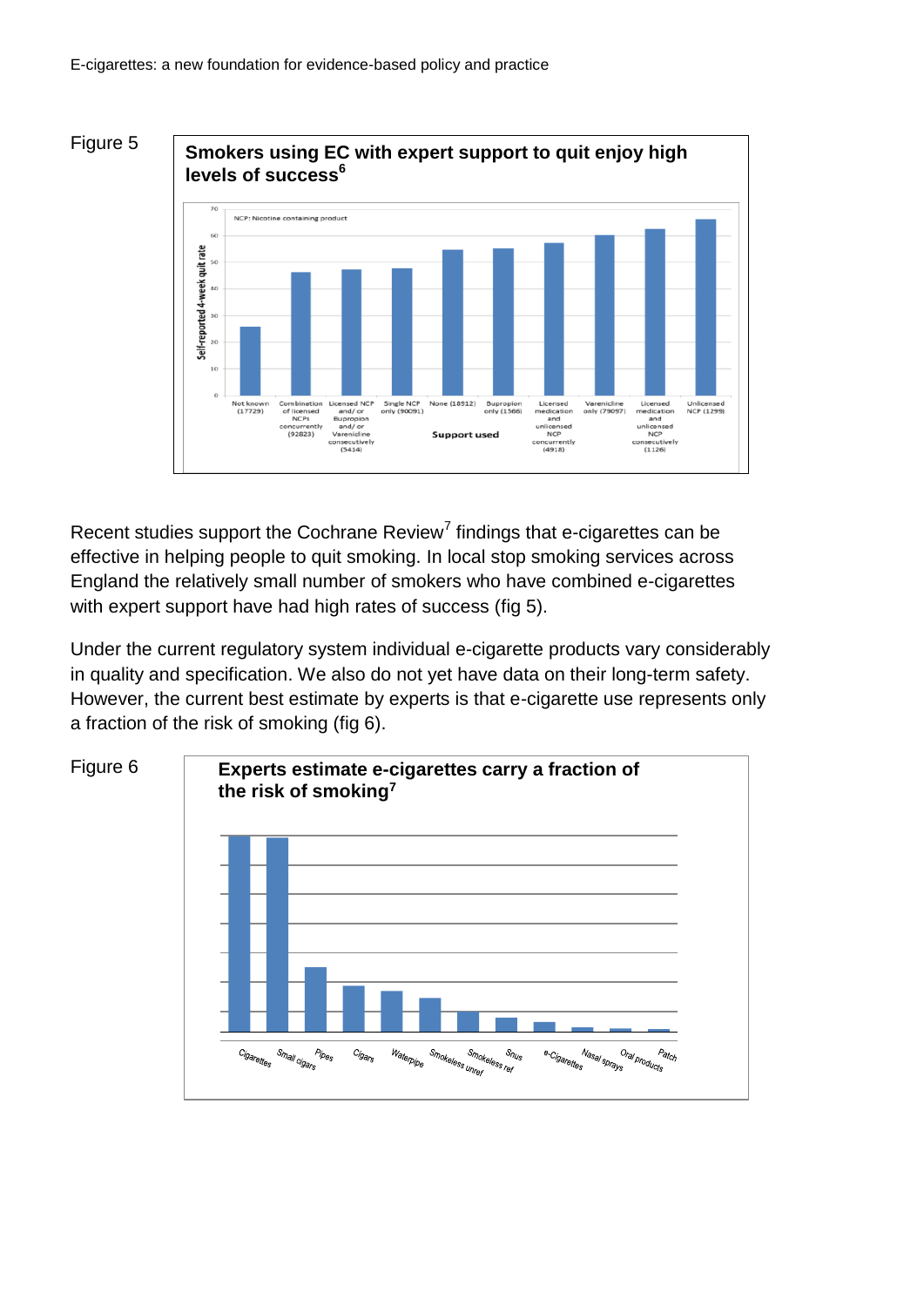# Safety and the perception of risks

It is important that the public be provided with balanced information on the risks of ecigarettes, so that smokers understand the potential benefits of switching and so non-smokers understand the risks that taking up e-cigarettes might entail:

- when used as intended, e-cigarettes pose no risk of nicotine poisoning to users, but e-liquids should be in 'childproof' packaging. The accuracy of nicotine content labelling currently raises no major concerns
- the conclusion of Professor John Britton's 2014 review for PHE, that while vaping may not be 100% safe, most of the chemicals causing smoking-related disease are absent and the chemicals present pose limited danger, remains valid. The current best estimate is that e-cigarette use is around 95% less harmful to health than smoking
- e-cigarettes release negligible levels of nicotine into ambient air with no identified health risks to bystanders
- over the last year, there has been an overall shift among adults and youth towards the inaccurate perception of e-cigarettes as at least as harmful as cigarettes

## Implications of the evidence for policy and practice

Based on the findings of the evidence review PHE also advises that:

- e-cigarettes have the potential to help smokers quit smoking, and the evidence indicates they carry a fraction of the risk of smoking cigarettes but are not risk free
- e-cigarettes potentially offer a wide reach, low-cost intervention to reduce smoking in more deprived groups in society where smoking is elevated, and we want to see this potential fully realised
- there is an opportunity for e-cigarettes to help tackle the high smoking rates among people with mental health problems, particularly in the context of creating smokefree mental health units
- the potential of e-cigarettes to help improve public health depends on the extent to which they can act as a route out of smoking for the country's eight million tobacco users, without providing a route into smoking for children and non-smokers. Appropriate and proportionate regulation is essential if this goal is to be achieved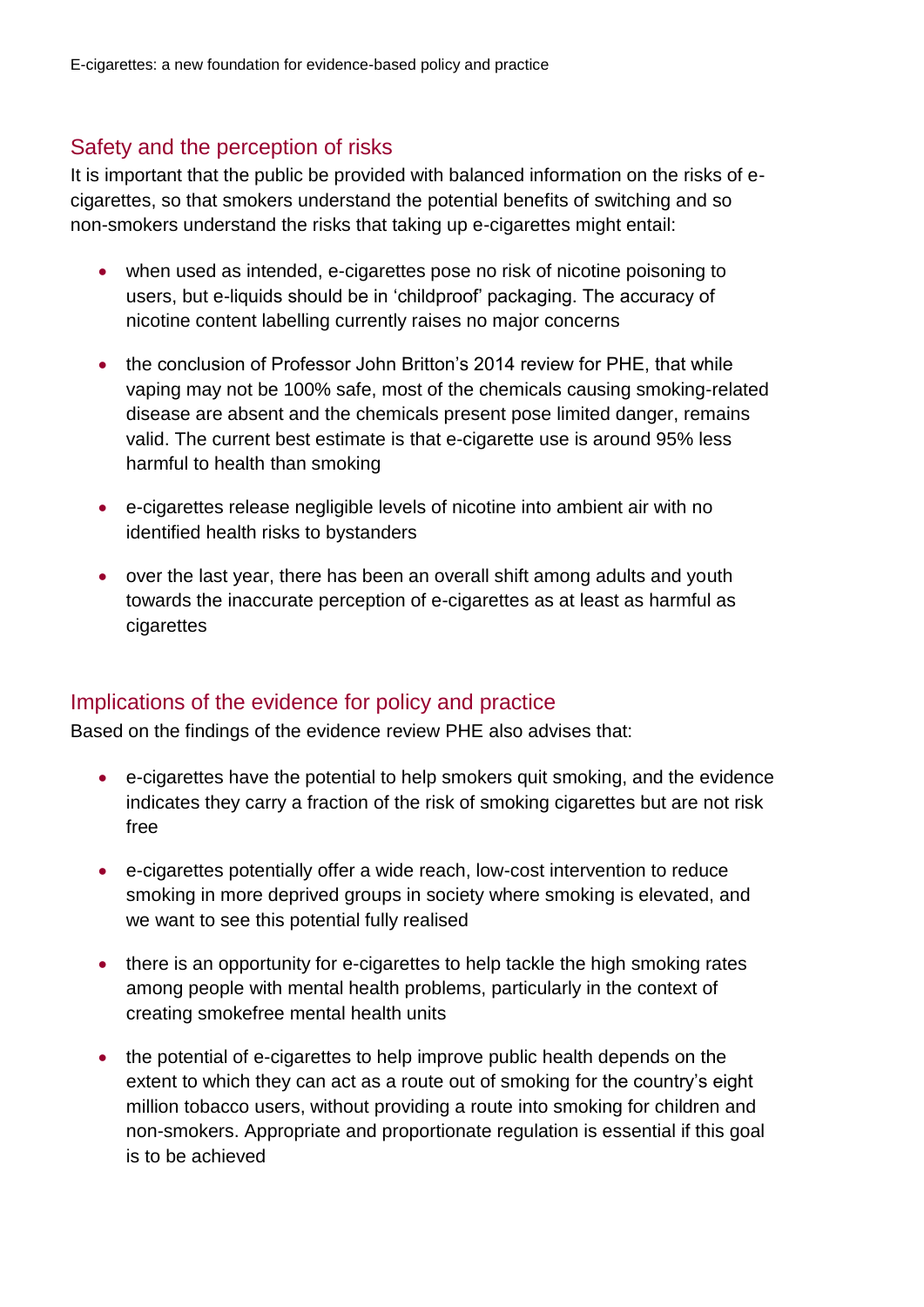- local stop smoking services provide smokers with the best chance of quitting successfully and we want to see them engaging actively with smokers who want to quit with the help of e-cigarettes
- we want to see all health and social care professionals providing accurate advice on the relative risks of smoking and e-cigarette use, and providing effective referral routes into stop smoking services
- the best thing smokers can do for their health is to quit smoking completely and to quit for good. PHE is committed to ensure that smokers have a range of evidence-based, effective tools to help them to quit. We encourage smokers who want to use e-cigarettes as an aid to quit smoking to seek the support of local stop smoking services
- given the potential benefits as quitting aids, PHE looks forward to the arrival on the market of a choice of medicinally regulated products that can be made available to smokers by the NHS on prescription. This will provide assurance on the safety, quality and effectiveness to consumers who want to use these products as quitting aids
- the latest evidence will be considered in the development of the next Tobacco Control Plan for England with a view to maximising the potential of e-cigarettes as a route out of smoking and minimising the risk of their acting as a route into smoking

## Next steps for PHE

PHE's ambition is to secure a tobacco-free generation by 2025. Based on the evidence, we believe e-cigarettes have the potential to make a significant contribution to the endgame for tobacco. With opportunity comes risk, and a successful approach will be one that retains vigilance and manages these risks, while enabling a flourishing and innovative market with a range of safe and effective products that smokers want to use to help them quit.

From October this year, new regulations prohibiting the sale of e-cigarettes to under-18s and purchase by adults on behalf of under-18s will provide additional protection for young people.The government is consulting on a comprehensive array of regulations for e-cigarettes under the revised EU Tobacco Products Directive, for introduction from May 2016.

As part of our ongoing work to build an evidence-based consensus to support policy and practice on e-cigarettes, PHE will:

 continue to monitor the evidence on uptake of e-cigarettes, health impact at individual and population levels, and effectiveness for smoking cessation as products and technologies develop